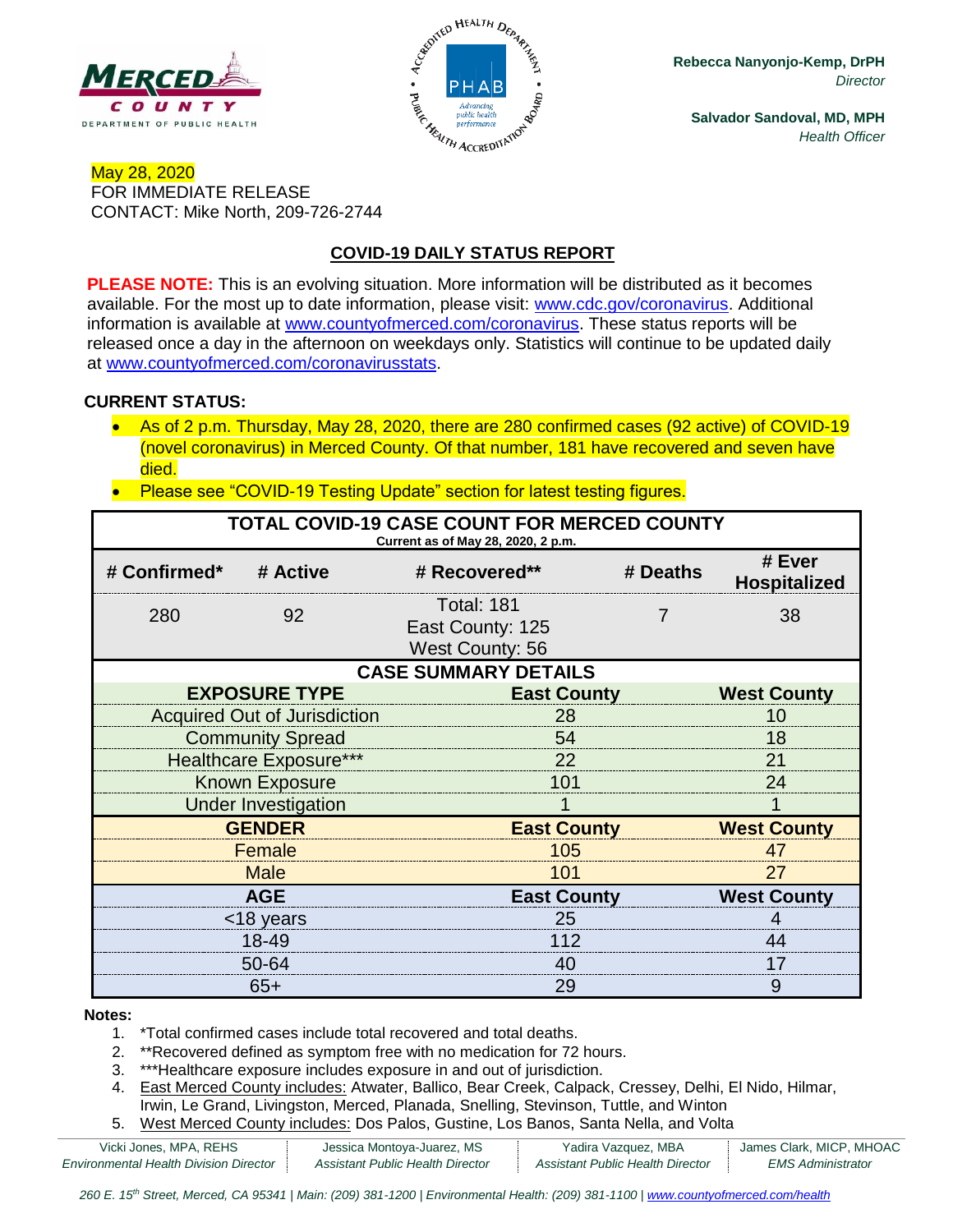

*Note: \*Only communities with five or more cases are reported in this graph. The figures in the top chart on this page represent confirmed cases, which includes active cases, recoveries, and deaths.*



- Based on information provided by individuals who test positive, Public Health staff will continue to assess risks of exposure and contact any affected individuals.
- Due to privacy laws, the Public Health Department cannot release identifying information related to positive cases.
- In California, there are 102,201 confirmed cases and 3,926 deaths.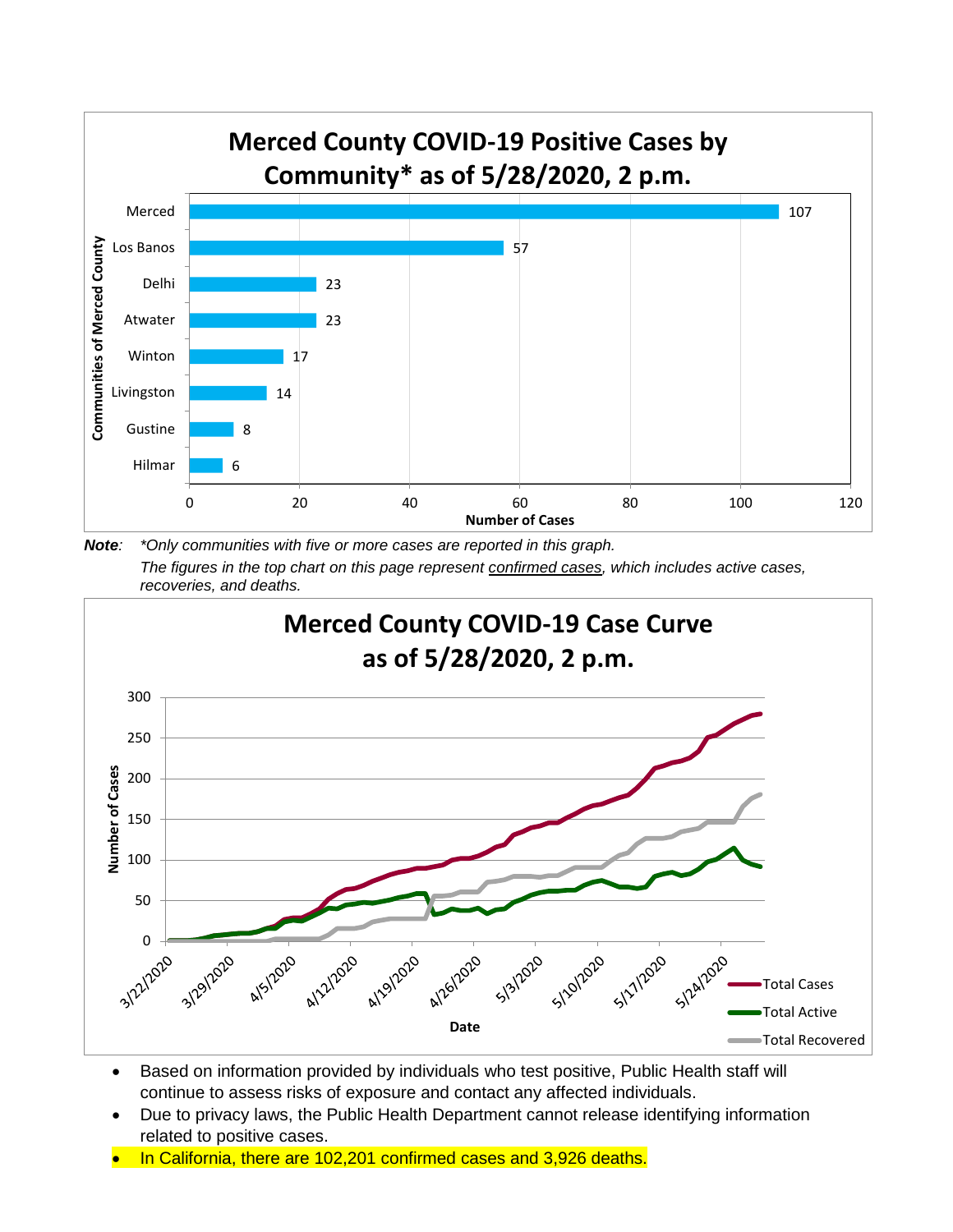### **RECENT ACTIVITIES & UPDATES:**

- Merced County Public Health continues to coordinate with federal, state and local partners to further prepare us for future impacts. This includes working with the California Department of Public Health and the Centers for Disease Control and Prevention to monitor COVID-19.
- In order to support small business employers facing financial impacts and potential layoffs from the novel-coronavirus 2019 (COVID-19), Worknet Merced County has established the COVID-19 Reopen Merced County Fund. The fund will provide grants to small employers experiencing economic stresses in order to prevent potential layoffs or facility closures during COVID-19. Funding is open to Merced County businesses only, with up to \$1,000 available for businesses that employ 1-25 people, and \$2,000 available for businesses that employ 26- 50 people. Funding can pay for items that allow the business to maintain operations during this time, including the purchase of remote access equipment, services or tools to convert to online sales, cleaning or sanitation supplies that are needed to reduce virus exposure, or other items the business needs to invest in so as to avoid the need for employee layoffs. Please note that funding cannot be spent directly on employee wages or benefits. Apply online now at [www.ReopenMercedCounty.com/RMCFund.](http://www.reopenmercedcounty.com/RMCFund)
- Last week, the Merced County Department of Public Health received approval from the State to move into an accelerated form (Stage 2.5) of California's Roadmap to Modify the Stay-at-Home order. This will allow for the reopening of dine-in restaurants and in-person retail with proper social distancing and other procedures to protect the health of patrons and employees. Prior to opening, businesses will need to review State requirements and prepare a plan to show customers and employees that they've reduced the health risk from COVID-19. State requirements and guidance documents can be found on [www.reopenmercedcounty.com/guidelines.](http://www.reopenmercedcounty.com/guidelines) Merced County anticipates State requirements and guidance to be modified moving forward. If this information is updated by the State, it will also be updated on [www.reopenmercedcounty.com/guidelines.](http://www.reopenmercedcounty.com/guidelines)
- On Monday, The California Department of Public Health announced the statewide reopening of places of worship for religious services and in-store retail shopping. Modifications are required in order to keep Californians safe and limit the spread of COVID-19. The new guidance from the State limits religious services and funerals to 25 percent of a building's capacity or up to 100 attendees—whichever is lower. On Tuesday, the State also announced that counties that have attested to meeting the criteria for accelerated re-opening may reopen hair salons and barbershops with modifications, such as mandatory face coverings for both the barber/stylist and client. Salon activities that cannot be done with face coverings, such as shaving, facials, waxing, etc., are still prohibited by the State at this time. For additional information and instructions for re-opening places of worship/businesses, please visit [www.countyofmerced.com/coronavirus](http://www.countyofmerced.com/coronavirus) and [www.reopenmercedcounty.com.](http://www.reopenmercedcounty.com/)
- The Merced County Office of Emergency Services and Merced County Department of Public Health proclaimed a local and public health emergency March 13 in order to help address the outbreak. The Board of Supervisors ratified those actions during a March 16 special meeting.
- On March 19, Governor Gavin Newsom announced Executive Order N-33-20, asking California residents to stay at home. On March 20, Merced County's Health Officer also issued an Order directing County residents to remain in their places of residence except to perform or receive essential services.
- The Merced County Public Health Department Operations Center was activated Jan. 27, 2020 (123 days) in order to prepare for COVID-19 in and around our community. The Merced County Emergency Operations Center and Human Services Agency Department Operations Center are also currently active.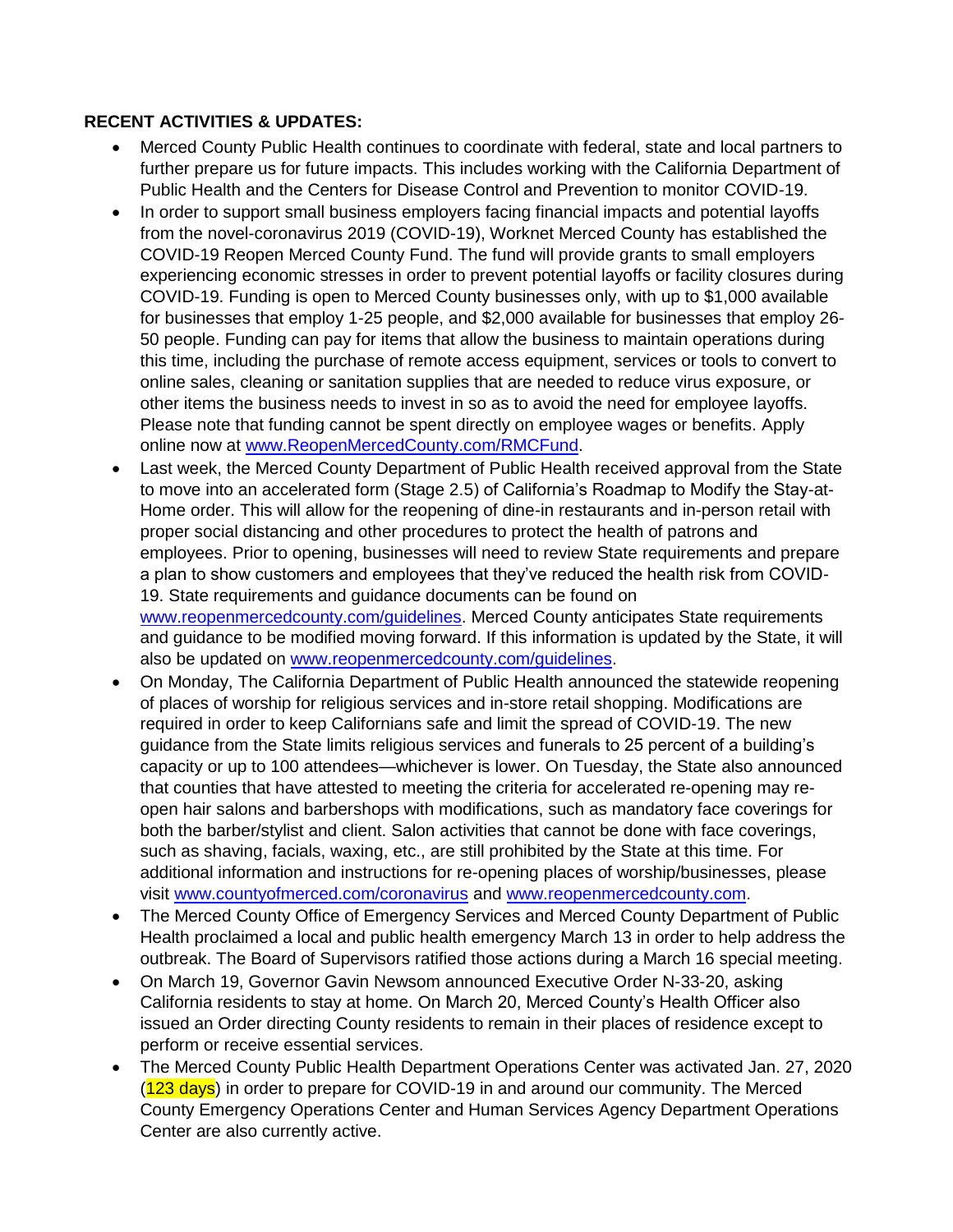## **COVID-19 TESTING UPDATE:**

- A total of 6,082 tests have been performed in Merced County: 5,772 negatives, 280 positives, and 30 still pending. These figures include testing through both the commercial and public health lab systems.
- COVID-19 Testing Available for All Merced County Residents:
	- o Merced County Fairgrounds: 900 Martin Luther King Jr. Way, Merced
	- $\circ$  7 a.m. to 7 p.m. Monday—Friday
	- o Register at [www.lhi.care/covidtesting](http://www.lhi.care/covidtesting) or by calling 1-888-634-1123
	- $\circ$  Testing availability is by appointment only in order to prevent unnecessarily-long wait times for clients. Walk-ins are not accepted at this time.
- Within the public health system, every person who has met CDC criteria for severe disease within Merced County has been tested.
- Public Health is actively identifying other methods to enhance testing capability for providers throughout the community and increase testing county-wide. We will continue to be notified should positive tests come through either system (public health or commercial).
- In late March, Merced County opened two "mobile specimen collection sites" for COVID-19 in order to streamline testing capabilities. Initially, there will be two collection days per week, one on the westside of the County, and one on the eastside of the County. Each site will remain open for four hours per day. Additional hours per day and days per week may become more frequent if supply and personnel availability increase.
	- o **PLEASE NOTE**: Use of these mobile specimen collection sites are by appointment only, and you must have a prescription from a physician and prior approval from the Merced County Department of Public Health. If you do not have a provider and have symptoms call 209-381-1180 for a phone consultation. Anyone without prior approval will not be tested. Locations will be provided to clients once appointments are made. Call 209-381-1180 for more information.

# **COVID-19 SYMPTOMS AND PRECAUTIONS:**

- Coronavirus symptoms include: mild to severe respiratory illness, fever, cough, difficulty breathing, chills, repeated shaking with chills, muscle pain, headache, sore throat, and loss of taste or smell. If symptoms develop, individuals should stay at home to limit exposure to others.
- Anyone who has had contact with a person with possible COVID-19 infection and has the above symptoms should call his/her local health department/health care provider immediately.
- Do not go to your provider's office without calling ahead. Do not call 911 for suspected COVID-19 unless you are having a medical emergency.
- During the flu season, there are steps you can take to protect your health and the health of those around you:
	- o Wash your hands regularly with soap and water for 20 seconds.
	- o Avoid touching your eyes, nose, or mouth with unwashed hands.
	- o Avoid close contact with people who are sick.
	- o Stay away from work, school or other people if you become sick with respiratory symptoms such as fever and cough.
	- o Cover sneezes or coughs with a tissue, then throw the tissue in the trash.

# **ADDITIONAL RESOURCES:**

- **Sign up for COVID-19 alerts: [www.countyofmerced.com/coronavirus](http://www.countyofmerced.com/coronavirus)**
- Merced County Public Health COVID-19 **Information Webpage**:
	- o [www.countyofmerced.com/coronavirus](http://www.countyofmerced.com/coronavirus)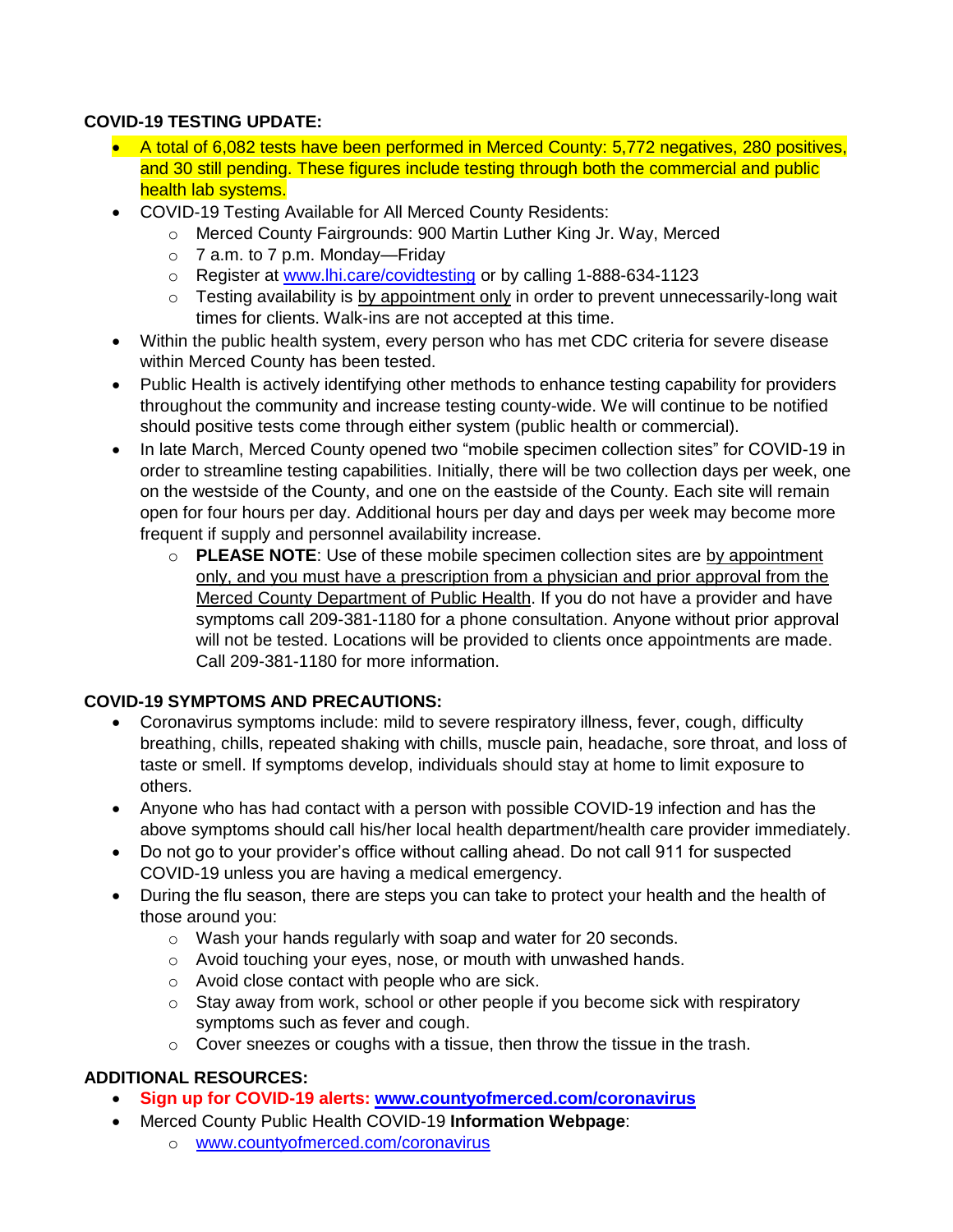- Merced County Public Health **Information Line**:
	- o 209-381-1180 (English, Spanish, and Hmong. Live reps. available 8 a.m. to 5 p.m.)
- **Email** COVID-19-specific questions to Merced County Public Health:
	- o COVID19@countyofmerced.com.
- Updated **CDC Information**:
	- o <https://www.cdc.gov/coronavirus/2019-ncov/whats-new-all.html>
- CDC **Resources for Households**:
	- o <https://www.cdc.gov/coronavirus/2019-ncov/community/home/index.html>
- How to **talk to your kids** about the coronavirus:
	- o <https://www.pbs.org/parents/thrive/how-to-talk-to-your-kids-about-coronavirus>
- Guidance for **Businesses and Employers**:
	- o <https://bit.ly/2IH2G2u>
	- o [www.covid19.ca.gov](http://www.covid19.ca.gov/)
- Report **Price Gouging**:
	- o <http://www.countyofmerced.com/3381/Price-Gouging>
	- Report **Consumer Fraud**:
		- o [www.countyofmerced.com/2322/Consumer-Fraud](http://www.countyofmerced.com/2322/Consumer-Fraud)
- Report **non-essential business activity** and large group gatherings that violate the Stay-at-Home Order:
	- $\circ$  Hotline: 209-381-1100 (8 a.m. to 5 p.m. Monday-Friday)
	- o Email: [COVIDcomplaint@countyofmerced.com](mailto:COVIDcomplaint@countyofmerced.com)
- **Free Virtual Care** options through Dignity Health for those with COVID-19 symptoms:
	- o Patients can receive a free Virtual Care Anywhere visit if they are experiencing COVID-19 symptoms. Symptoms can include fever, cough, or shortness of breath.
	- o To access a free virtual urgent care visit, visit [www.dignityhealth.org/virtualcareanywhere,](http://www.dignityhealth.org/virtualcareanywhere) download the Virtual Care Anywhere app in the Apple App Store or Google Play Store, or call 855-356-8053 and use the coupon code COVID19.
- **Get Help/Give Help**:
	- o [www.gethelpgivehelpmerced.com](http://www.gethelpgivehelpmerced.com/)
- **Donations**—help community members impacted by COVID-19:
	- o [www.countyofmerced.com/donations](http://www.countyofmerced.com/donations)
	- **Exclusive Shopping for Vulnerable Populations:** 
		- o [www.countyofmerced.com/3396/Exclusive-Shopping-for-Vulnerable-Popula](http://www.countyofmerced.com/3396/Exclusive-Shopping-for-Vulnerable-Popula)
- Make and donate **face masks**:
	- o [www.rccmercedcounty.org](http://www.rccmercedcounty.org/)
- Apply for **benefits** Individuals experiencing financial hardship may qualify for cash assistance through CalWORKs, food nutrition assistance through CalFresh, and medical assistance through MediCal:
	- o [www.getcalfresh.org](http://www.getcalfresh.org/) (CalFresh only)
	- o [www.C4yourself.com](http://www.c4yourself.com/) (CalWORKs and MediCal)
	- $O$  1-855-421-6770
- **Unemployment Insurance** questions to local Merced County EDD Office:
	- o [WSBModestoFieldOffice@edd.ca.gov](mailto:WSBModestoFieldOffice@edd.ca.gov)
- Information regarding **tenant protections**: o [www.countyofmerced.com/3412/Real-Estate](http://www.countyofmerced.com/3412/Real-Estate)
- 24/7 **Warm Line for Youth** (emotional support):
	- o 209-381-6800 or 1-888-334-0163 (toll free)